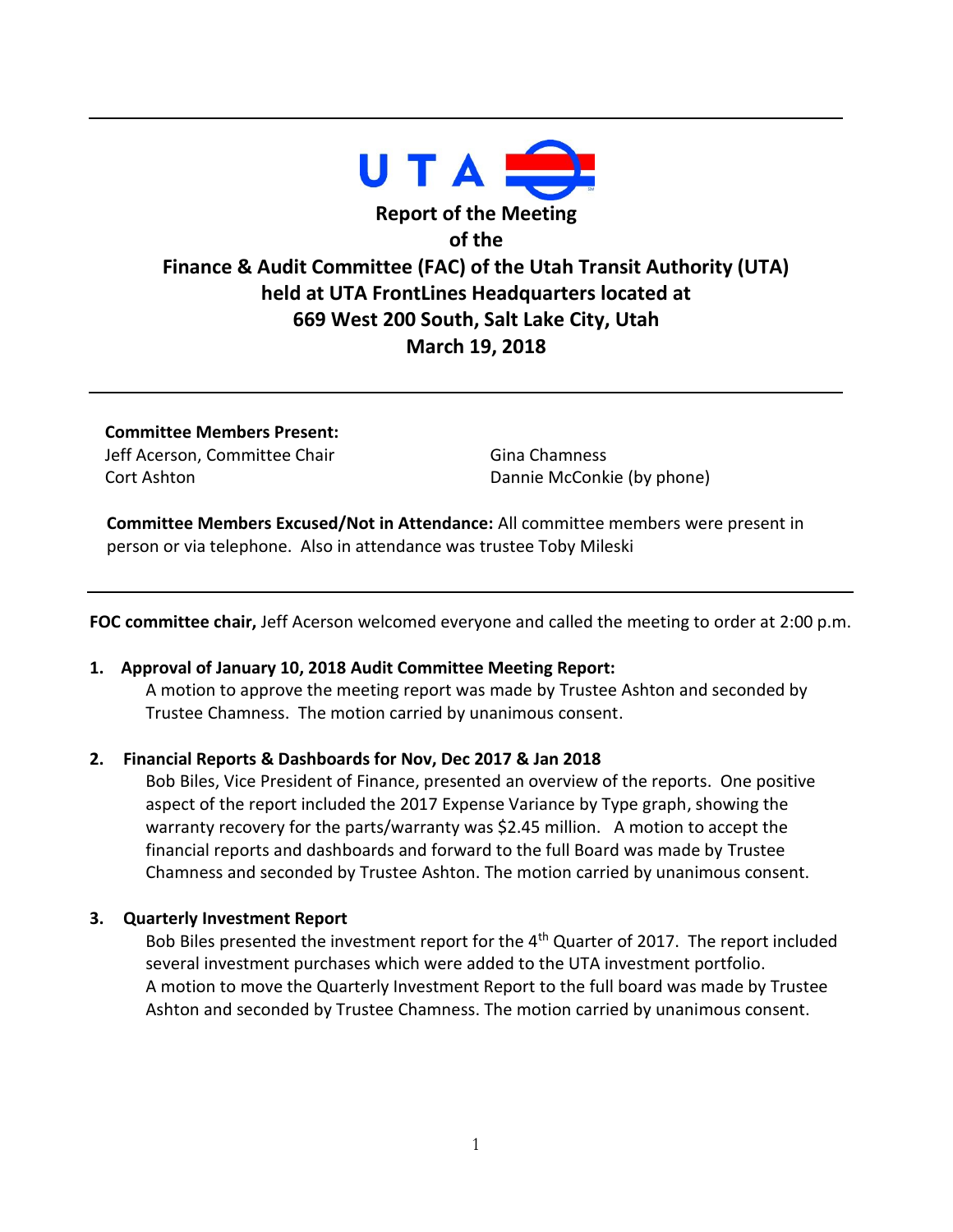## **4. Resolution: Approving International Travel**

In accordance with Board Executive Limitations policy No. 2.3.1, requiring the Board to approve any international travel of the Authority's employees for Authority business, Jerry Benson, President/ CEO requested their consideration in sending an employee to a conference in July. The employee is being asked to participate in the American Public Transportation Association's (APTA) Sustainability and Multimodal workshop being held in Vancouver, British Columbia in July. It was explained that this was a 3-day conference with expenses estimated at \$2,100. A motion to forward the approval for travel for this employee to the full Board was made by Trustee Chamness and seconded by Trustee Ashton. Motion was carried by unanimous consent.

# **5. Resolution: Approving Sale of 2.97 Acres of Real Property to the Redevelopment Agency of Murray City**

The disposition of land has been proposed by Murray City who has proposed developing this 2.97 acres into mixed-use with a fire station. The price is for \$1,130,000. It was explained that there is some contamination of the soil but that the remediation is included in the contract and we have capped our exposure to those potential costs.

Trustees posed a few questions regarding the initial investment, how long we have owned the property and if we were aware of any environmental issues when we purchased the property. Mr. Drake also added that when the property was appraised, that the costs of remediation were unknown and not included in the appraisal performed. He also explained our negotiations with Murray City and our direct-sale to them. The City is willing to take on the additional costs of the remediation. Mr.



Benson also mentioned that some of this same conversation occurred in 2016 when the property was brought to the Board to be designated as Surplus. He noted that the location is not one where we would have transit-oriented or transit-supported usage. The question was also asked by Trustee Ashton as to why we would not perform a Quit Claim Deed and why we are using a Special Warranty Deed. Mr. Drake explained that we prefer to use special warranty deeds over quit claim deeds. On our corridors are where we typically use Quit Claim Deeds.

The remediation cost estimates were presented at between \$230,000 - \$500,000 and Murray City has an escape clause written into the contract. UTA is committing \$200,000 towards the remediation. Trustee McConkie asked whether Senate Bill 136 would have any impacts on this sale. Mr. Bart Simmons, UTA Legal Counsel, stated that he did not believe that there was anything which would change the approach to this sale.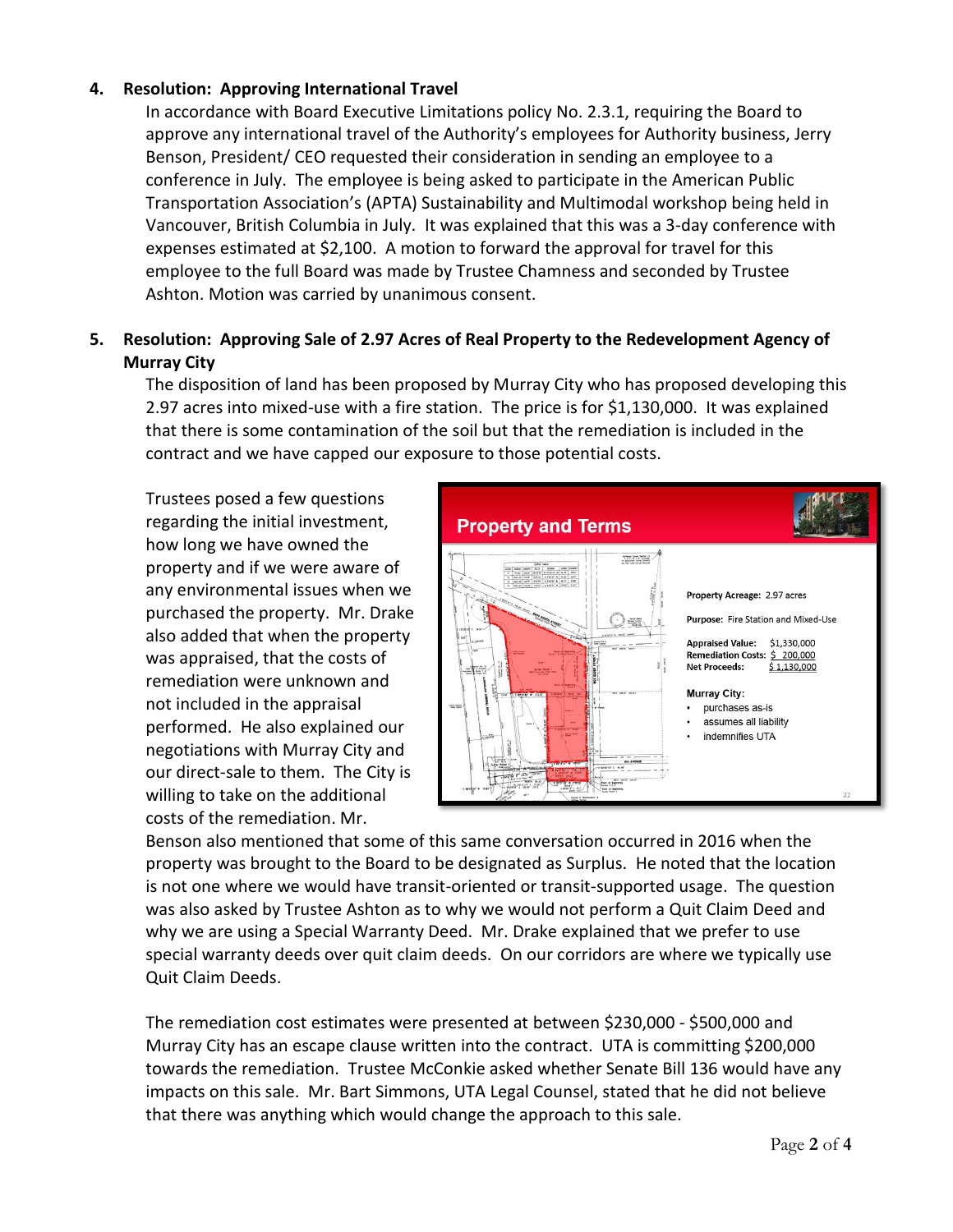Motion to forward a recommendation for the sale of this land to the full board was made by Trustee Chamness and seconded by Trustee Ashton. Motion carried by unanimous consent.

## **6. Resolution: Adopting the Internal Audit Charter**

Riana de Villiers, explained the purpose of the Internal Audit Charter being presented today and its role in the International Standards for the Professional Practice of Internal Auditing, Standard No. 100. She also presented the two main changes which include the following:

- 1. More granular breakdown of the audit process
- 2. Provision for consulting services, seen as a UTA value-added service which will allow us to proactively stay in compliance

Motion to forward adoption of the Internal Audit Charter to the full board was made by Trustee Chamness and seconded by Trustee Ashton. Motion carried by unanimous consent.

## **7. Internal Audit Services Survey (Informational item)**

Riana de Villiers took the opportunity of explaining the survey and outlining the results in this informational item. The survey was performed in order to seek input and areas for improvement within the department. It was anonymous and focused the recipients of the survey on UTA staff which had participated in audits over the past few years. These areas included:

- 1) Professionalism
- 2) Relationship between auditor and auditee
- 3) Quality of Audits
- 4) Communication with auditee

No motion was required.

## **9. Ogden/Weber BRT Project**

Mr. Benson presented this informational item and asked for feedback from the committee about the general direction. He also thanked Trustee Mileski for his advocacy on behalf of this project and UTA. UDOT, Ogden City, Weber County COG all contributed money to do the first-level design and environmental work. UTA is looking forward to a Memorandum of Understanding regarding the funding for the local match for the construction, after that the project can be submitted to FTA for grant consideration and to move into project development. The overall project is estimated at \$79 million.

No motion was required.

## **10. Other Business**

Motion to adjourn made by Trustee Chamness and seconded by Trustee Ashton. The meeting adjourned at 3:11 p.m.